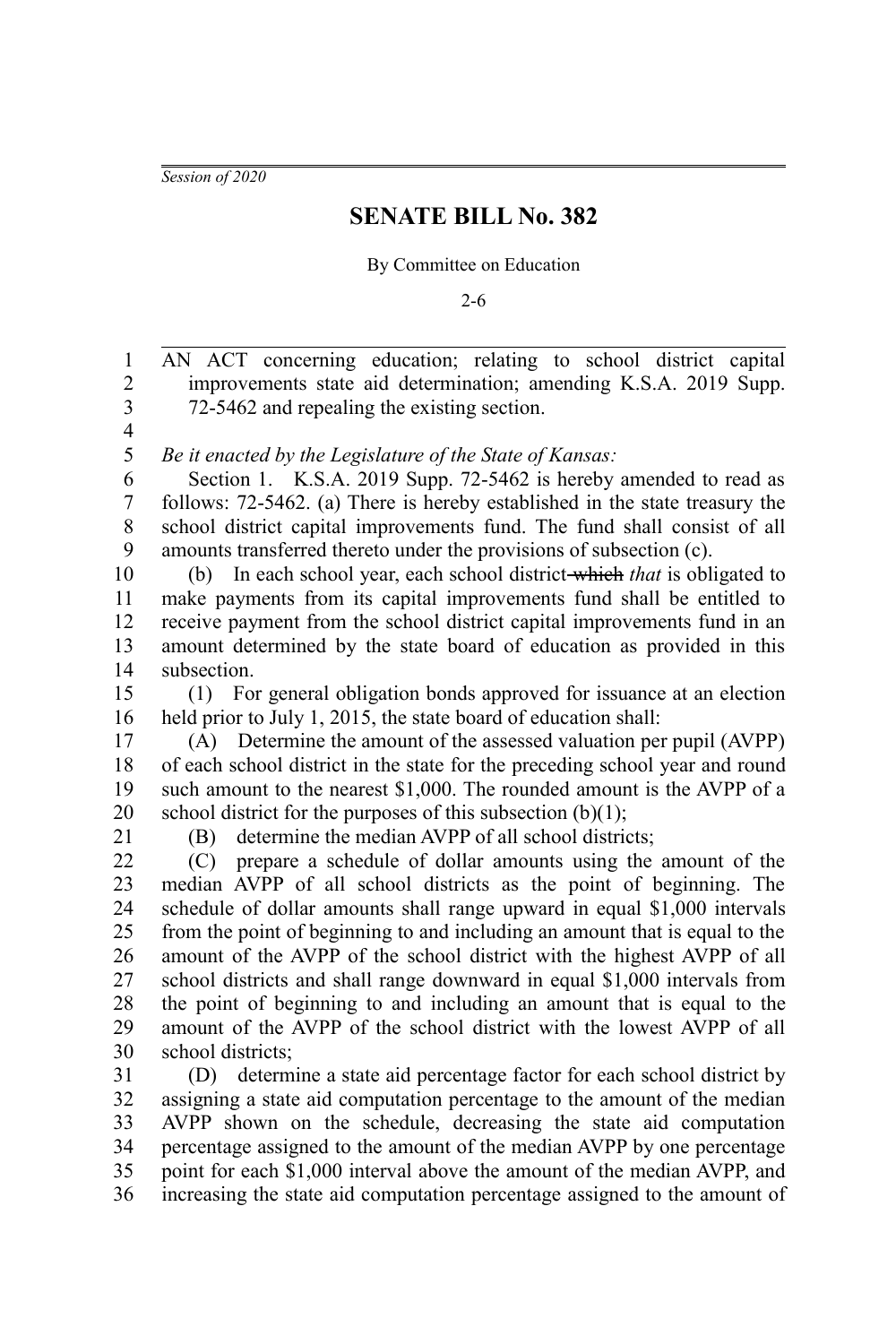the median AVPP by one percentage point for each \$1,000 interval below the amount of the median AVPP. Except as provided by K.S.A. 72-5463, and amendments thereto, the state aid percentage factor of a school district is the percentage assigned to the schedule amount that is equal to the amount of the AVPP of the school district. The state aid percentage factor of a school district shall not exceed 100%. The state aid computation percentage is 25%; 1 2 3 4 5 6 7

(E) determine the amount of payments that a school district is obligated to make from its bond and interest fund attributable to general obligation bonds approved for issuance at an election held prior to July 1, 2015; and 8 9 10 11

(F) multiply the amount determined under subsection  $(b)(1)(E)$  by the applicable state aid percentage factor. 12 13

(2) For general obligation bonds approved for issuance at an election held on or after July 1, 2015, the state board of education shall: 14 15

(A) Determine the amount of the AVPP of each school district in the state for the preceding school year and round such amount to the nearest \$1,000. The rounded amount is the AVPP of a school district for the purposes of this subsection  $(b)(2)$ ; 16 17 18 19

(B) *except as provided in subsection (b)(8),* prepare a schedule of dollar amounts using the amount of the AVPP of the school district with the lowest AVPP of all school districts as the point of beginning. The schedule of dollar amounts shall range upward in equal \$1,000 intervals from the point of beginning to and including an amount that is equal to the amount of the AVPP of the school district with the highest AVPP of all school districts; 20 21 22 23 24 25 26

(C) determine a state aid percentage factor for each school district by assigning a state aid computation percentage to the amount of the lowest AVPP shown on the schedule and decreasing the state aid computation percentage assigned to the amount of the lowest AVPP by one percentage point for each \$1,000 interval above the amount of the lowest AVPP. Except as provided by K.S.A. 72-5463, and amendments thereto, the state aid percentage factor of a school district is the percentage assigned to the schedule amount that is equal to the amount of the AVPP of the school district. The state aid computation percentage is 75%; 27 28 29 30 31 32 33 34 35

(D) determine the amount of payments that a school district is obligated to make from its bond and interest fund attributable to general obligation bonds approved for issuance at an election held on or after July 1, 2015; and 36 37 38 39

(E) multiply the amount determined under subsection  $(b)(2)(D)$  by the applicable state aid percentage factor. 40 41

(3) For general obligation bonds approved for issuance at an election held on or before June 30, 2016, the sum of the amount determined under 42 43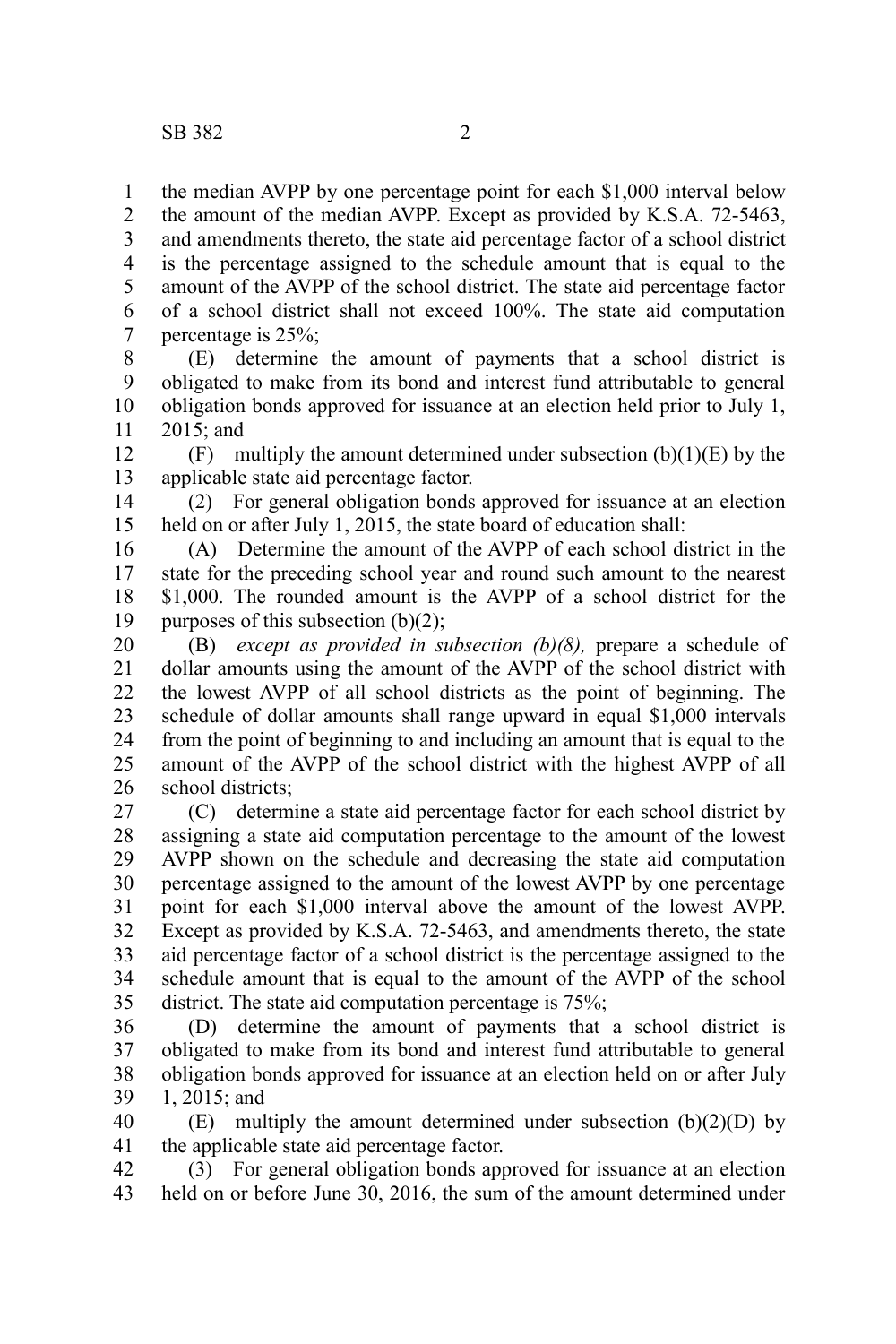subsection  $(b)(1)(F)$  and the amount determined under subsection  $(b)(2)(E)$ is the amount of payment the school district is entitled to receive from the school district capital improvements fund in the school year. 1 2 3

(4) *(A)* For general obligation bonds approved for issuance at an election held on or after July 1, 2016, the amount determined under subsection  $(b)(2)(E)$  is the amount of payment the school district shall receive from the school district capital improvements fund in the school year, except the total amount of payments school districts receive from the school district capital improvements fund in the school year for such bonds shall not exceed the six-year average amount of capital improvement state aid as determined by the state board of education. 4 5 6 7 8 9 10 11

(A)*(B)* The state board of education shall determine the six-year average amount of capital improvement state aid by calculating the average of the total amount of moneys expended per year from the school district capital improvements fund in the immediately preceding six fiscal years, not to include the current fiscal year. 12 13 14 15 16

 $(\mathbf{B})/(\mathbf{C})$  (i) Subject to clause (ii), the state board of education shall prioritize the allocations to school districts from the school district capital improvements fund in accordance with the priorities set forth as follows in order of highest priority to lowest priority: 17 18 19 20

(a) Safety of the current facility and disability access to such facility as demonstrated by a state fire marshal report, an inspection under the Americans with disabilities act, 42 U.S.C. § 12101 et seq., or other similar evaluation; 21 22 23 24

(b) enrollment growth and imminent overcrowding as demonstrated by successive increases in enrollment of the school district in the immediately preceding three school years;  $25$ 26 27

(c) impact on the delivery of educational services as demonstrated by restrictive inflexible design or limitations on installation of technology; and 28 29 30

(d) energy usage and other operational inefficiencies as demonstrated by a district-wide energy usage analysis, district-wide architectural analysis or other similar evaluation. 31 32 33

(ii) In allocating capital improvement state aid, the state board shall give higher priority to those school districts with a lower AVPP compared to the other school districts that are to receive capital improvement state aid under this section. 34 35 36 37

 $(\bigoplus/D)$  On and after July 1, 2016, the state board of education shall approve the amount of state aid payments a school district shall receive from the school district capital improvements fund pursuant to subsection (b)(5) prior to an election to approve the issuance of general obligation bonds. 38 39 40 41 42

43

(5) Except as provided in subsections (b)(6) and (b)(7) *through (b)(8)*,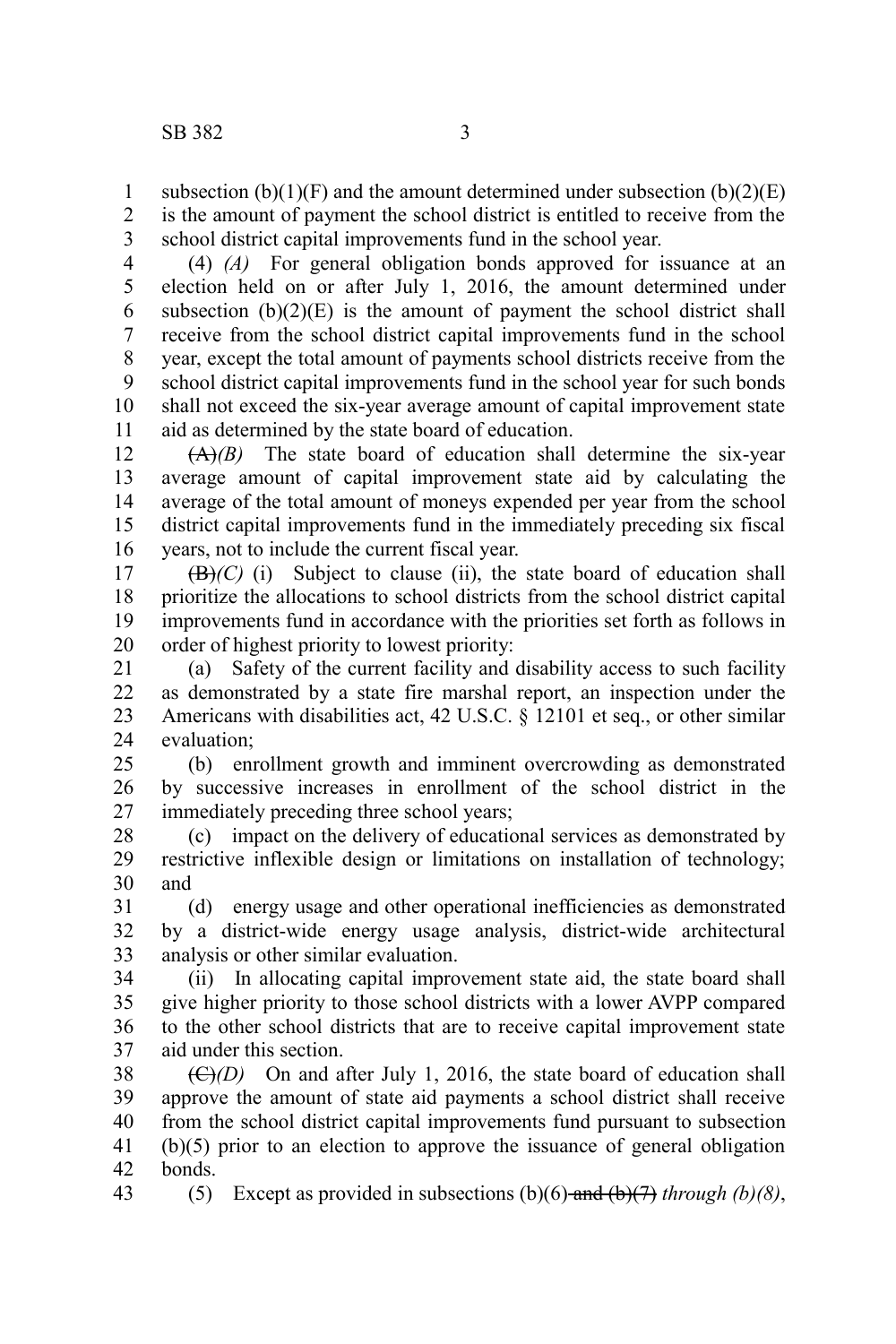43

the sum of the amounts determined under subsection (b)(3) and the amount determined or allocated to the district by the state board of education pursuant to subsection (b)(4), is the amount of payment the school district is entitled to receive from the school district capital improvements fund in the school year. 1 2 3 4 5

(6) A school district that had an enrollment of less than 260 students in the school year immediately preceding the school year in which an election is held to approve the issuance of general obligation bonds shall not be entitled to receive payments from the school district capital improvements fund unless such school district applied for and received approval from the state board of education to issue such bonds prior to holding an election to approve such bond issuance. The provisions of this paragraph shall apply to general obligation bonds approved for issuance at an election held on or after July 1, 2017, that are issued for the purpose of financing the construction of new school facilities. 6 7 8 9 10 11 12 13 14 15

(7) For general obligation bonds approved for issuance at an election held on or after July 1, 2017, in determining the amount under subsection (b)(2)(D), the state board shall exclude payments for any capital improvement project, or portion thereof, that proposes to construct, reconstruct or remodel a facility that would be used primarily for extracurricular activities, unless the construction, reconstruction or remodeling of such facility is necessary due to concerns relating to the safety of the current facility or disability access to such facility as demonstrated by a state fire marshal report, an inspection under the Americans with disabilities act, 42 U.S.C. § 12101 et seq., or other similar evaluation. 16 17 18 19 20 21 22 23 24 25 26

*(8) For general obligation bonds approved for issuance at an election held on or after July 1, 2020, in preparing the schedule of dollar amounts under subsection (b)(2)(B), the state board shall exclude unified school district No. 207, Fort Leavenworth, from such schedule, and the amount of the AVPP of the school district with the lowest AVPP of all remaining school districts shall be the point of beginning.* 27 28 29 30 31 32

(c) The state board of education shall certify to the director of accounts and reports the entitlements of school districts determined under the provisions of subsection (b), and an amount equal thereto shall be transferred by the director from the state general fund to the school district capital improvements fund for distribution to school districts. All transfers made in accordance with the provisions of this subsection shall be considered to be demand transfers from the state general fund, except that all such transfers during the fiscal years ending June 30, 2020, June 30, 2021, and June 30, 2022, shall be considered to be revenue transfers from the state general fund. 33 34 35 36 37 38 39 40 41 42

(d) Payments from the school district capital improvements fund shall